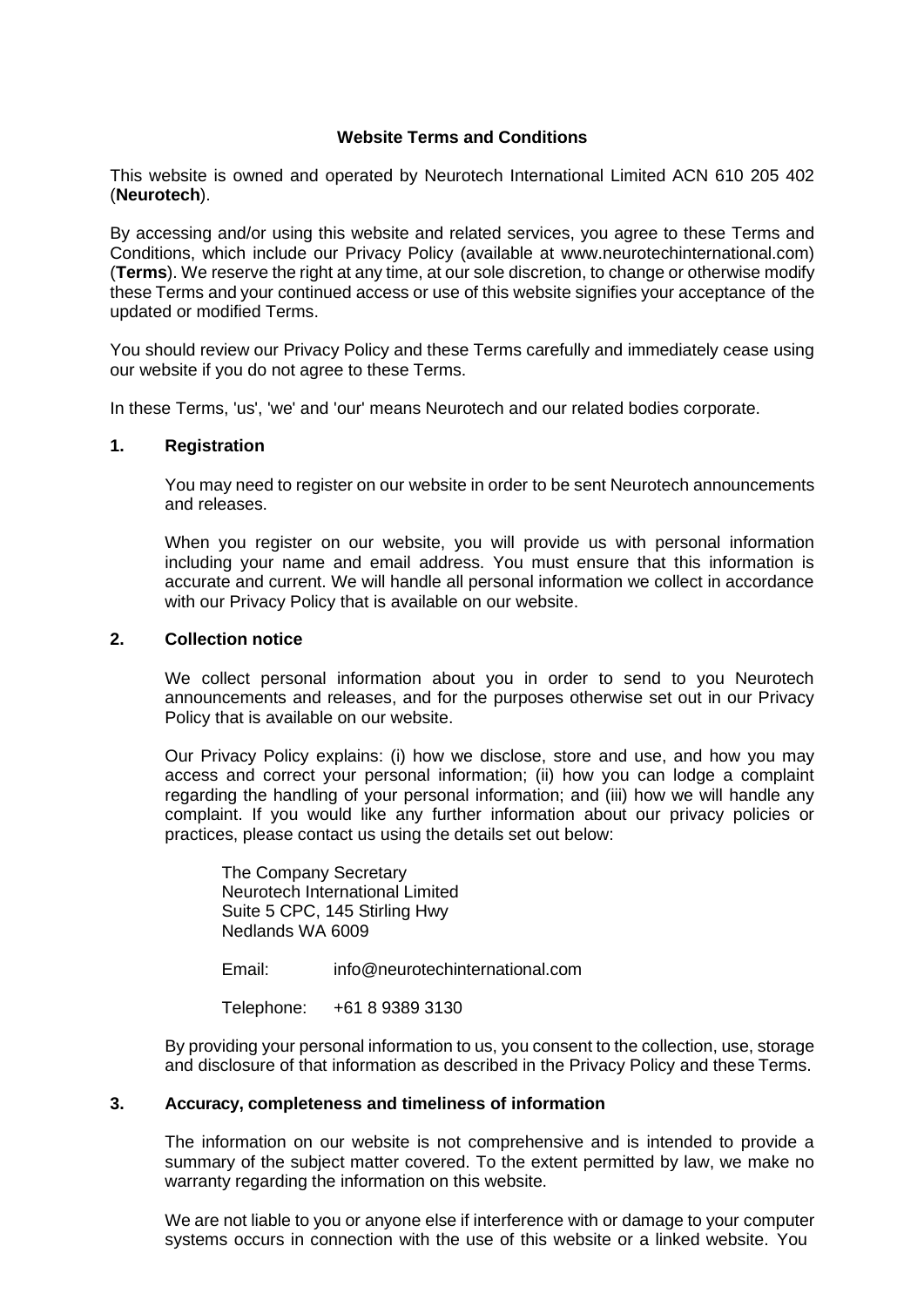must take your own precautions to ensure that whatever you select for your use from our website is free of viruses or anything else (such as worms or Trojan horses) that may interfere with or damage the operations of your computer systems.

We do not undertake to keep our website updated. We are not liable to you or anyone else if errors occur in the information on the website or if that information is not up-todate.

## **4. Linked sites**

Our website may contain links to websites operated by third parties. Those links are provided for convenience and may not remain current or be maintained. Unless expressly stated otherwise, we do not endorse and are not responsible or liable for the content (including opinions and judgements of third parties) on those linked websites and have no control over or rights in those linked websites.

## **5. Intellectual property rights**

Unless otherwise indicated, we own or license from third parties all rights, title and interest (including copyright, designs, patents, trademarks and other intellectual property rights) in this website and in all of the material (including all text, graphics, logos, audio and software) made available on this website (**Content**).

Your use of this website and use of and access to any Content does not grant or transfer any rights, title or interest to you in relation to this website or the Content. However, we do grant you a licence to access the website and view the Content on the terms and conditions set out in these Terms and, where applicable, as expressly authorised byus and/or our third party licensors.

Any reproduction or redistribution of this website or the Content is prohibited and may result in civil and criminal penalties. In addition, you must not copy the Content to any other server, location or support for publication, reproduction or distribution is expressly prohibited.

All other use, copying or reproduction of this website, the Content or any part of it is prohibited, except to the extent permitted by law.

#### **6. Unacceptable activity**

You must not do any act that we would deem to be inappropriate, is unlawful or is prohibited by any laws applicable to our website, including but not limited to:

- (a) any act that would constitute a breach of either the privacy (including uploading private or personal information without an individual's consent) or any other of the legal rights of individuals;
- (b) using this website to defame or libel us, our employees or other individuals;
- (c) uploading files that contain viruses that may cause damage to our property or the property of other individuals;
- (d) use the website to violate the security of any computer network, crack passwords or security encryption codes; disrupt or interfere with the security of, or otherwise cause harm to, the website its content; or
- (e) posting or transmitting to this website any non-authorised material including, but not limited to, material that is, in our opinion, likely to cause annoyance, or which is defamatory, racist, obscene, threatening, pornographic or otherwise or which